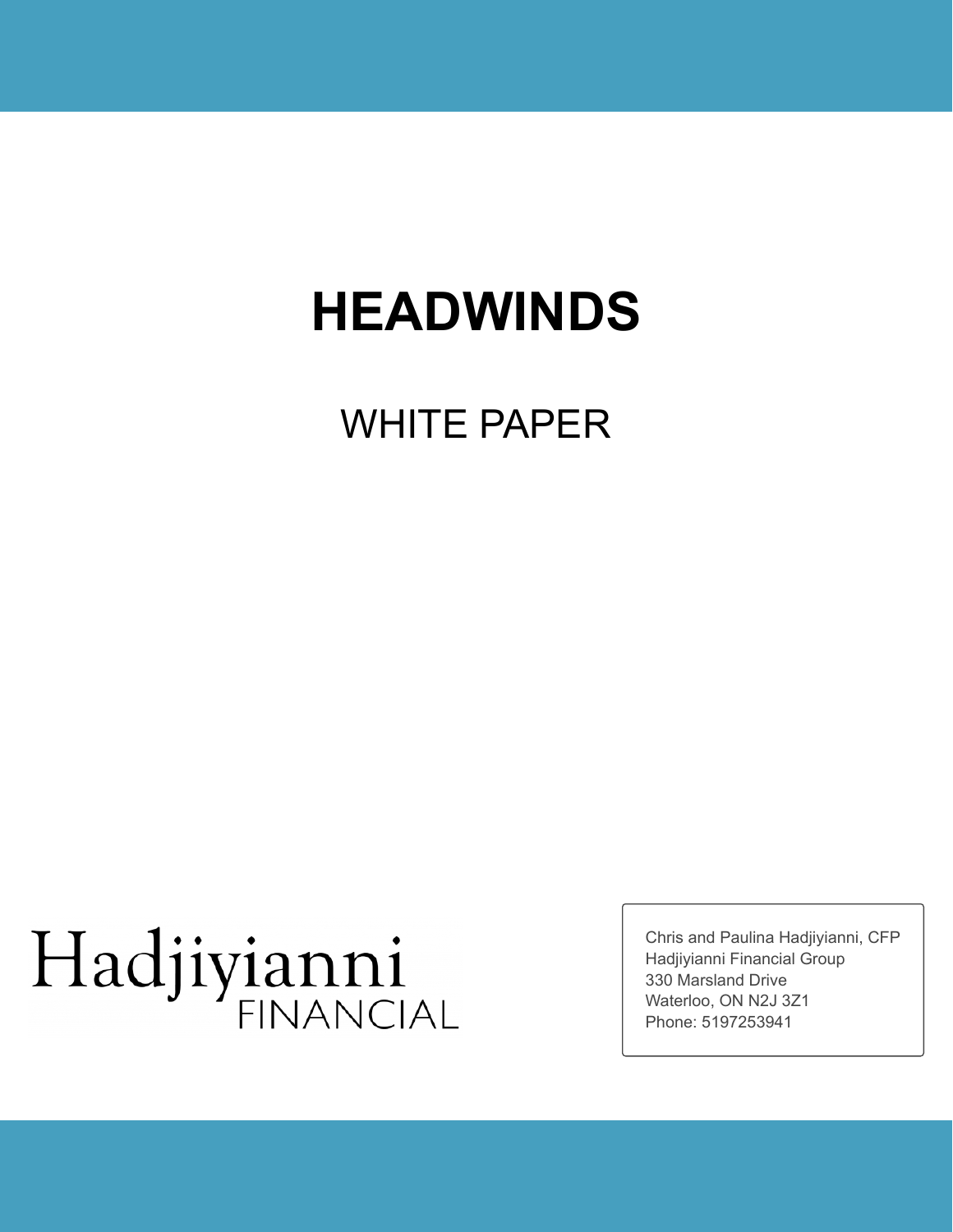# **Introduction**

*It doesn't matter how well you start if you fail to finish. –Billy Sunday (1862–1935)*

Bicycle riders appreciate the importance of avoiding headwinds on a long ride, especially as they approach the end. A headwind causes a rider to either expend more effort or take more time to arrive at a destination. When a rider is already tired, neither option is appealing.

A bike race and owning a business are remarkably similar when it comes to headwinds. As we anticipate the end of our business ownership journeys, the headwinds we face today require us to devote more effort or time to exit our businesses in style.

All owners typically face three significant headwinds that increase the difficulty of a successful business exit. One is the economy, the stagnation of which can throw even the best Exit Plans off course. The second is the substantially higher tax bill that's due upon the sale of a business. The third is the long-term mediocre investment climate that depresses the amount of income owners can expect from their sale proceeds and other investments. Combined, these three headwinds wreak havoc on an owner's ability to cross the finish line at all, let alone as he or she originally planned.

Compared to the pre-Great Recession period (1975–2007), these headwinds can double (if not triple) the time and effort that business owners need to create and preserve financial security when they exit their businesses.

Let's look at how each of these headwinds affects your efforts to leave your business in style and which actions you can take today to minimize their effects.

# **Headwind 1: The Economy Just Isn't What It Used to Be**

Some may object to describing the state of the U.S. economy as "stagnant," but compared to pre-Great Recession growth rates, it is anything but robust.

A growing economy, like the one we enjoyed from 1975 until 2000, undoubtedly helped your company grow. Like other businesses, yours likely rose with the rising tide of economic growth. Conversely, the economic doldrums that the United States has endured in recent years exposes weaknesses in our companies and allows only best-in-class companies to prosper. Thus, the majority of businesses have retrenched; companies have not regained their former growth rates, especially since 2007.

Let's assume that most businesses grow at a rate similar to that of the national economy, as measured by gross domestic product (GDP). From 1975 to 2000, GDP grew an average of 6.35% per annum (Williamson 2017). Consequently, most businesses doubled their revenue about every 10 years.

Contrast that with the period from 2000 through 2016, in which GDP growth averaged less than 3% per annum (Williamson 2017). Applying the "Rule of 72" (Wikipedia contributors 2017) to that growth rate, businesses will double in revenue/profitability/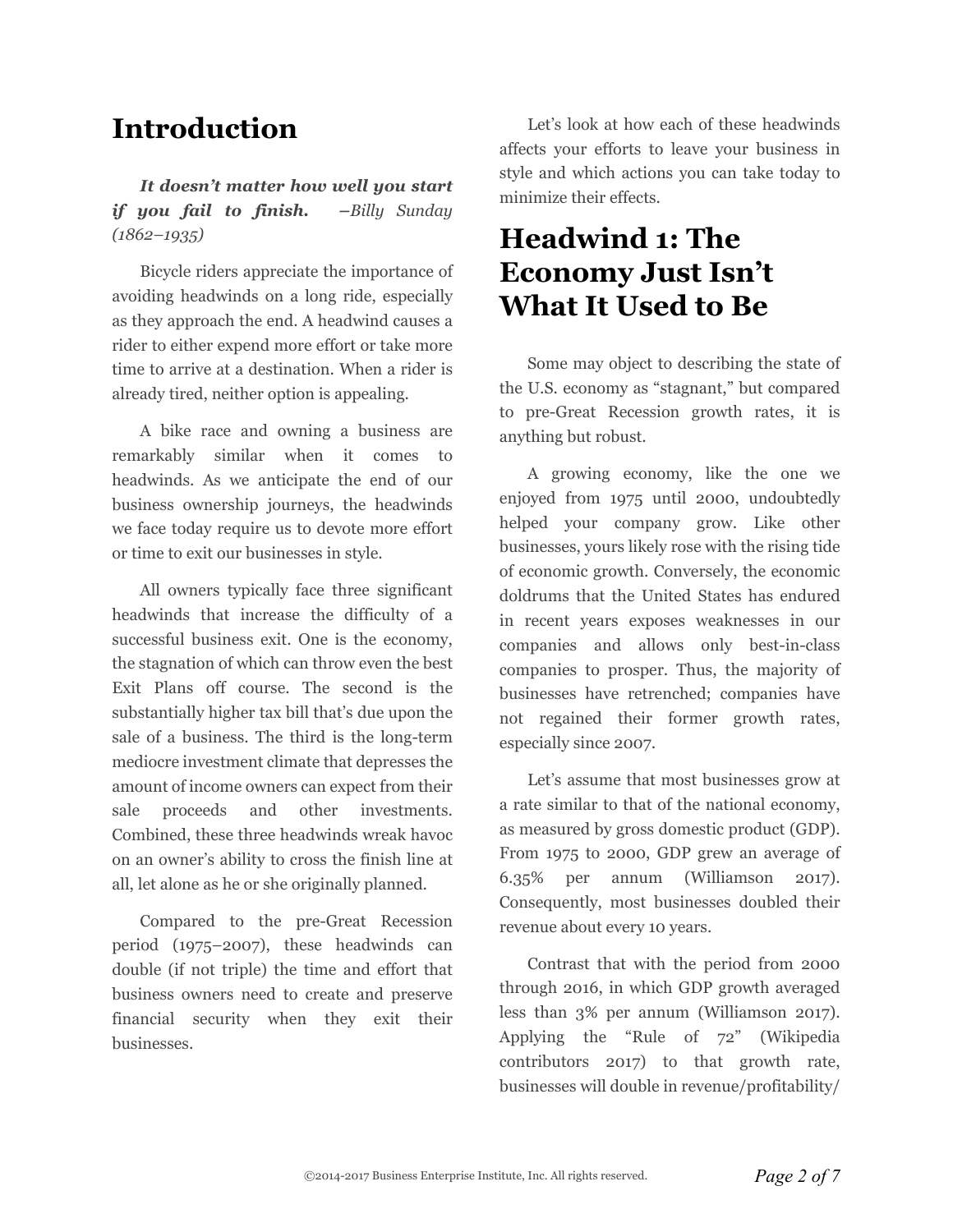value roughly every 25 years or so. When the economy and your customers' revenues are growing at 3% or less per year, it's difficult to grow your business by the annual amount necessary to experience significant increases in value.

Business Enterprise Institute (BEI) recently conducted a survey of business owners in which it asked owners to name what prevented them from moving forward with Exit Planning. One of the most common answers was that their businesses lacked sufficient value to enable them to attain financial security. In short, most owners need to grow value. Larry Summers, former U.S. Secretary of the Treasury, noted in 2013 that the economy might be stuck in *secular stagnation*, "a slump that is not a product of the business cycle but a more-or-less permanent condition" (Coy and Philips 2013, par. 1), which means that growing value requires increasing revenue much faster, and more sustainably, than general economic conditions foster (Allen and Zook 2012).

What is a sustainable rate of growth? According to Allen and Zook (2012) of Bain & Company, "As a benchmark, consider an annual growth rate in revenue and earnings of 5.5%. Most companies expect to attain that level or better—at least that's what their strategic plans call for. But a Bain & Company study of more than 2,000 companies indicates that only about one in 10 actually achieves that relatively modest goal over a 10-year period while earning it*s* cost of capital. In other words, nearly 90% of companies fail to achieve that modest growth objective" (par. 1).

In this economy, growing a business to the point where its value is sufficient to provide you financial security when you sell it is an uphill

ride into a strong headwind, and it's likely to stay that way for the foreseeable future. As the Bain study documented, substantial revenue and earnings growth at the level most owners will need to exit in style is only enjoyed by about 10% of middle-market companies. Will you be part of that 10%? If you need to significantly grow the value of your business to attain financial security upon its sale, doing business as usual won't cut it.

# **Mitigating Headwind 1**

For most of us, building value in the face of this headwind is not a one- or two-year project. We need more time to get where we are going, typically, 5–10 years more. Building value also requires thoughtful, targeted actions that directly impact cash flow. This economy challenges us to make our efforts more directed and focused. Creating a customized valuebuilding strategy for your company focuses your efforts and can shorten the time it takes to reach your value goals. It's time to get started.

# **Headwind 2: The Tax Bite Just Got Bigger**

We turn now to tax rates and how the U.S. government's increasing appetite for more revenue affects our ability to grow and reap business value. We'll leave shouting matches about the need to increase taxes on "the wealthy" to others while we examine how increased federal taxes (a) hinder owners' ability to grow their companies and (b) reduce net sales proceeds when owners exit.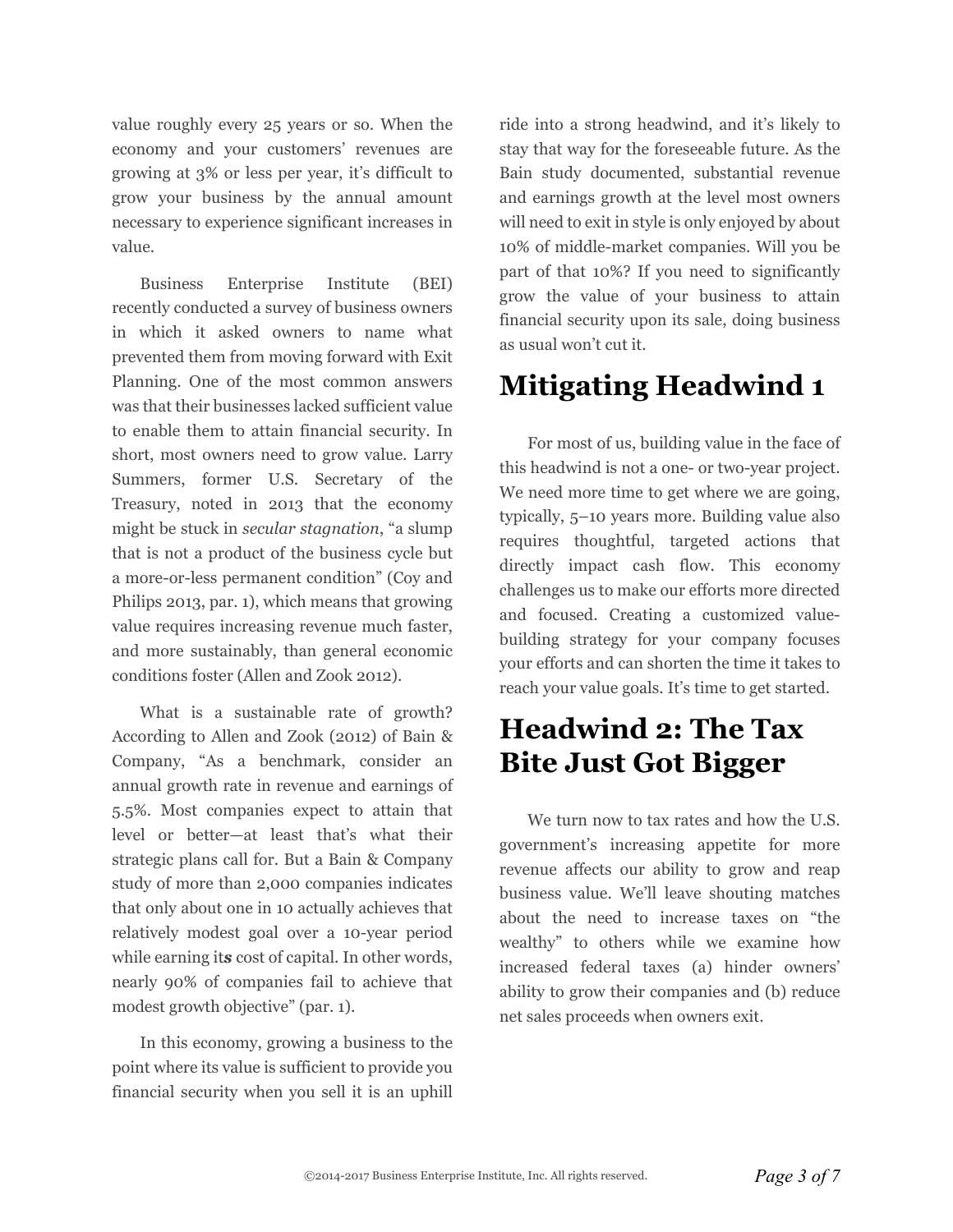#### **Capital Gains Tax**

On January 1, 2013, the federal capitalgains tax rate increased from 15% to 20% on income in excess of \$450,000 for joint filers. This is imposed on the sale of stock of either a C or an S corporation.

#### **Investment Income Tax**

Also effective January 1, 2013, the Affordable Care Act (Obamacare) imposed a 3.8% tax on investment income (including capital gains on the sale of C corporation stock, but not [yet at least] on the sale of S corporation stock) for taxpayers earning above \$250,000 per year. Had you sold your business during 2012, the government would have taken 15% of the gain. Today, it can collect 20–23.8% (if you sell C-corporation stock). That is an increase of 33–59%.

#### **Creep in Marginal Income-Tax Brackets**

Yet another January 1, 2013, implementation was the increase in marginal income-tax brackets for individuals. The new top tax bracket for joint taxpayers earning over \$450,000 is 39.6%. Taxpayers in this bracket potentially face a combined 43.4% (39.6% + 3.8% [ACA]) marginal tax rate on their income.

Because owners of S corporations, sole proprietorships, LLCs, and partnerships are taxed on business income directly, this additional tax affects not only their personal income but also the amount of after-tax income available to their businesses for research, innovation, expansion, and acquisition of other companies. The point the government seems to have missed is that much of the business

owner's taxable income must be kept at the company level if the business is to expand. The money retained in S corporations is taxed, in effect, at the owner's highest marginal tax rate. Raising income tax rates reduces the amount of capital available to fuel growth.

It is difficult to quantify how much this increased tax burden inhibits growth, but it surely is not an insignificant drag, perhaps 5–8%.

#### **Taxes for Business Owners**

Higher taxes affect you as an owner in three ways.

First, if you had sold your business before 2013 and, after taxes, had exactly enough cash to achieve financial security, you'd have to sell that same business for at least 5% more today to cover the higher capital gains taxes and end up with the same amount of cash in your pocket. If your business' cash flow is projected to grow at 5–6% a year, tack on another year or so of growth to the end of your journey.

Second, the increased tax bite will likely reduce the amount of capital available to the business, slowing the rate of cash flow growth.

Third, increased income taxes reduce the amount of money available to you to invest in assets outside the business.

Taxation has always been a headwind in the face of business growth, but the federal government has increased its strength.

# **Mitigating Headwind 2**

As owners, we are not helpless. In fact, there are several tax strategies and concepts we can use to sidestep higher taxes—but most must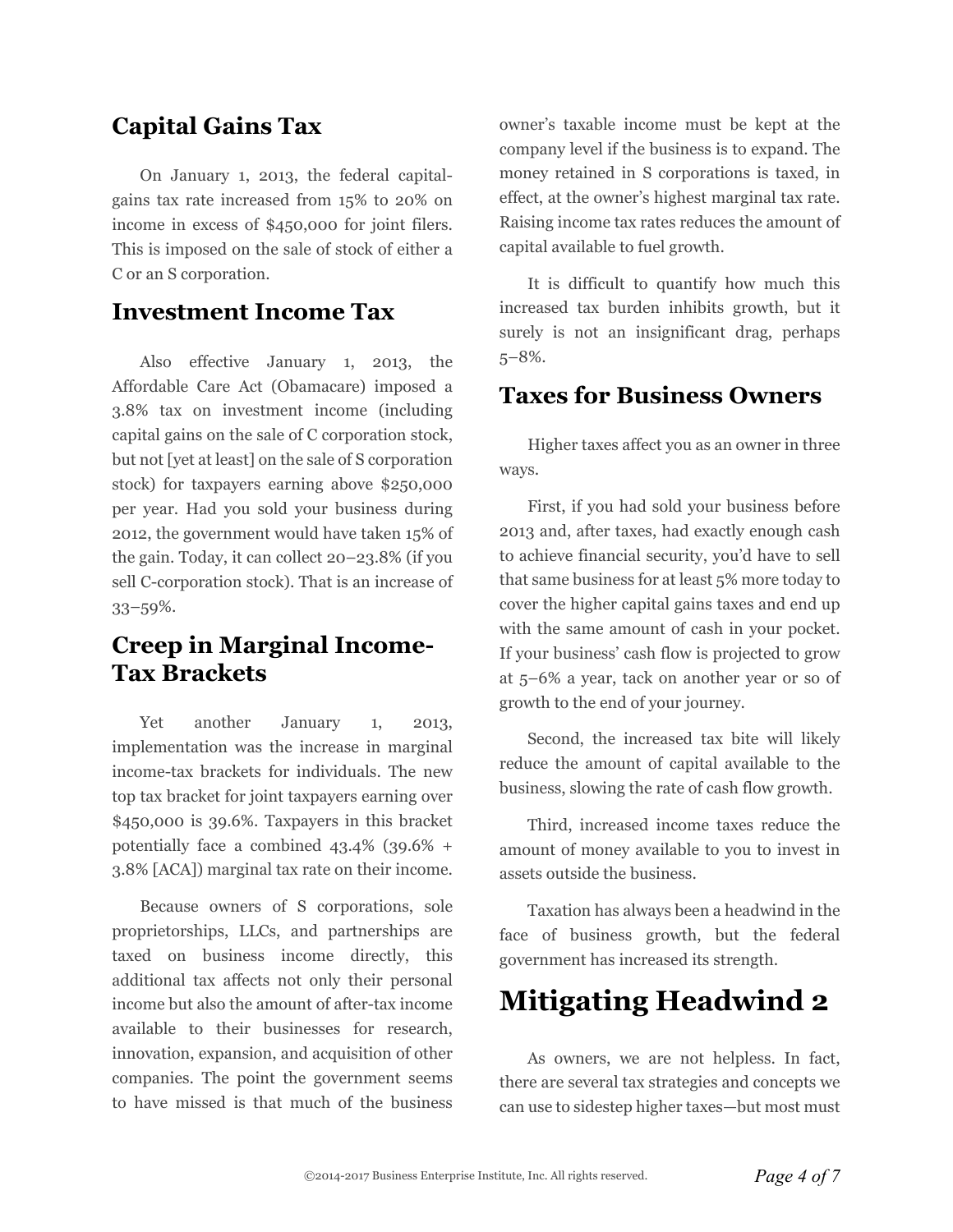be implemented long before an ownership transfer occurs to be fully effective (at least five years).

In fact, it is most effective to implement tax strategies before your value-building activities take full effect. We encourage you to use the services of an experienced business tax advisor who is familiar with Exit Planning concepts.

## **Headwind 3: Dwindling Returns on Investment**

Many owners who have been in business for decades consider 6–10% to be a conservative return on the investment of our sale proceeds, because that's what we enjoyed during the years we started and grew our businesses. Those days and returns are gone.

There has been minimal growth in the stock market since 2000, and bond rates have plummeted to less than half of what they were just a few years ago.

#### **The Statistics**

From 1975 to 2000, the S&P 500 had an average return (dividends included) of 15.825% per year. Contrast that with this century: From 2000 through 2016, the average annual S&P 500 return (including dividends) was 4.683% (PK and Daniels 2017). From 1975 to 2000, the average yield on 10-year U.S. Treasury bonds was 8.37%. From 2000–2017, the average yield was 3.43% (Multpl.com 2017).

"The yield on the benchmark 10-year Treasury note is just under 2.2 percent, compared with more than 6.5 percent, on average, since 1962, according to quarterly Bloomberg data. And bond investing is likely to remain challenging for years to come. Investors may face a double-whammy — low yields now and the prospect of significant losses as yields rise" (Sommer 2013, pars. 19–20).

Of course, we can hope that the stock market and investment returns will grow significantly in the future. However, we could experience another Great Recession,

during which we'll watch stock prices fall 30 or 40% and deflation emerge, thus lowering the already-low bond rates to something uncomfortably close to zero. It's impossible to predict.

We do know that former owners returned to work when their investment portfolios did not perform as anticipated. Those in their 40s or 50s could restart their business lives, but most of today's boomer owners are older than 55, and returning to work for 5–10 years is not only unappealing but also likely undoable. Few owners want to return to work because they've exhausted their savings after their exits.

To prevent this unpleasant scenario, many financial advisors consider a 3–4% return on liquid funds to be a safe and reasonable return estimate for their clients (Zimmerman 2013).

If you take this conservative approach based on this century's investment experience, it's likely that your investment return will be 50% or so of what you would have expected during the 1980s and 90s. That means your nest egg needs to be twice the size to produce the same income as in past decades.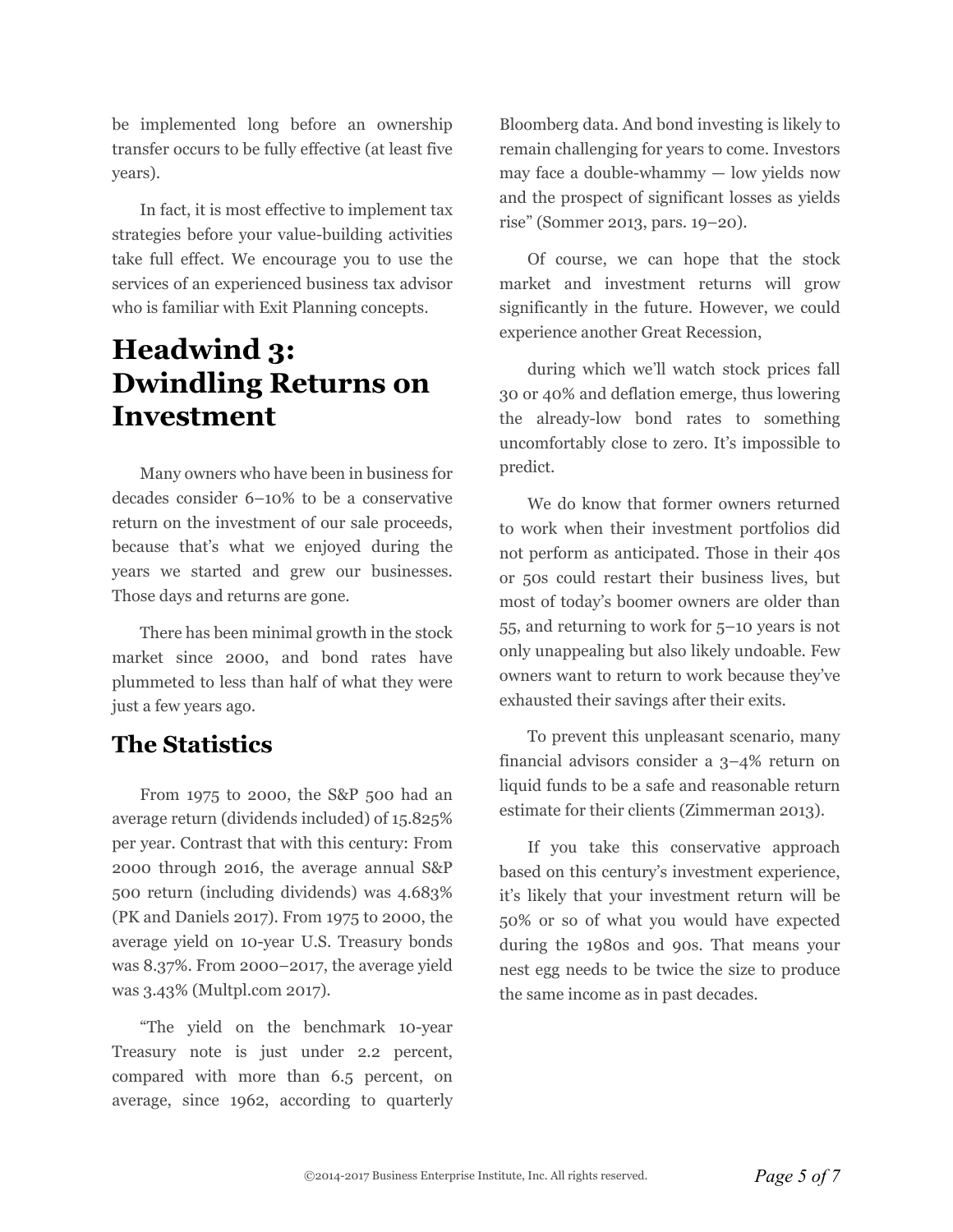#### **Little Time Means Little Room for Risk**

When we are young and our income is the result of our business efforts, we invest in the stock market. Because we have time and the expectation of continued business income, we assume the greater risk of the stock market in hopes of greater returns. After we exit and rely solely on investment income, we invest in presumably lower-risk bonds and settle for less income.

# **Mitigating Headwind 3**

The best defense against diminished market returns is to acknowledge this reality and rely on a skilled financial advisor to inject that reality into your Exit Plan.

Decreased return expectations may prompt you to work in your business longer or invest, rather than spend, excess distributions.

The strategies you choose to adjust to new market realities are part of the Exit Plan you and your advisors create.

## **The Headwind Trifecta**

We haven't talked about the effects that rising health care costs, increased life expectancies, globalization, and Internet competition have had on (a) a company's ability to grow and (b) funding a retirement. If we consider just the three aforementioned headwinds alone—a stagnant economy, increased taxes on business income and sale proceeds, and a lackluster investment environment—the implications are clear:

- 1. It will take significantly more time to grow business value unless it is growing far faster than the GDP. Only 10% of middlemarket companies grow faster than 5.5% plus the cost of capital per year.
- 2. Increased taxes serve to reduce the amount of capital both owners and their businesses can accumulate.
- 3. Compared to pre-recession levels, investment income has been halved.
- 4. Waiting for headwinds to calm is not an option.

The good news is that a successful exit and financially secure future are still possible. Like the headwinds the bicyclist faces, these headwinds either lengthen the time it will take you to reach your finish line or require more efficient effort on your part.

Unlike the biker who can wait another day to let the headwinds subside, boomers contemplating their exits don't have that luxury. Owners must act to overpower them.

# **Conclusion**

At a minimum, you need to do three things:

- 1. Develop a realistic plan to grow transferable value using the tools and techniques used by the top 10% of companies identified in the Allen and Zook study.
- 2. Engage in tax-minimization strategies while there is time to implement these strategies before your exit begins.
- 3. Create a strategy to increase the amount of investment capital available to you when you exit.